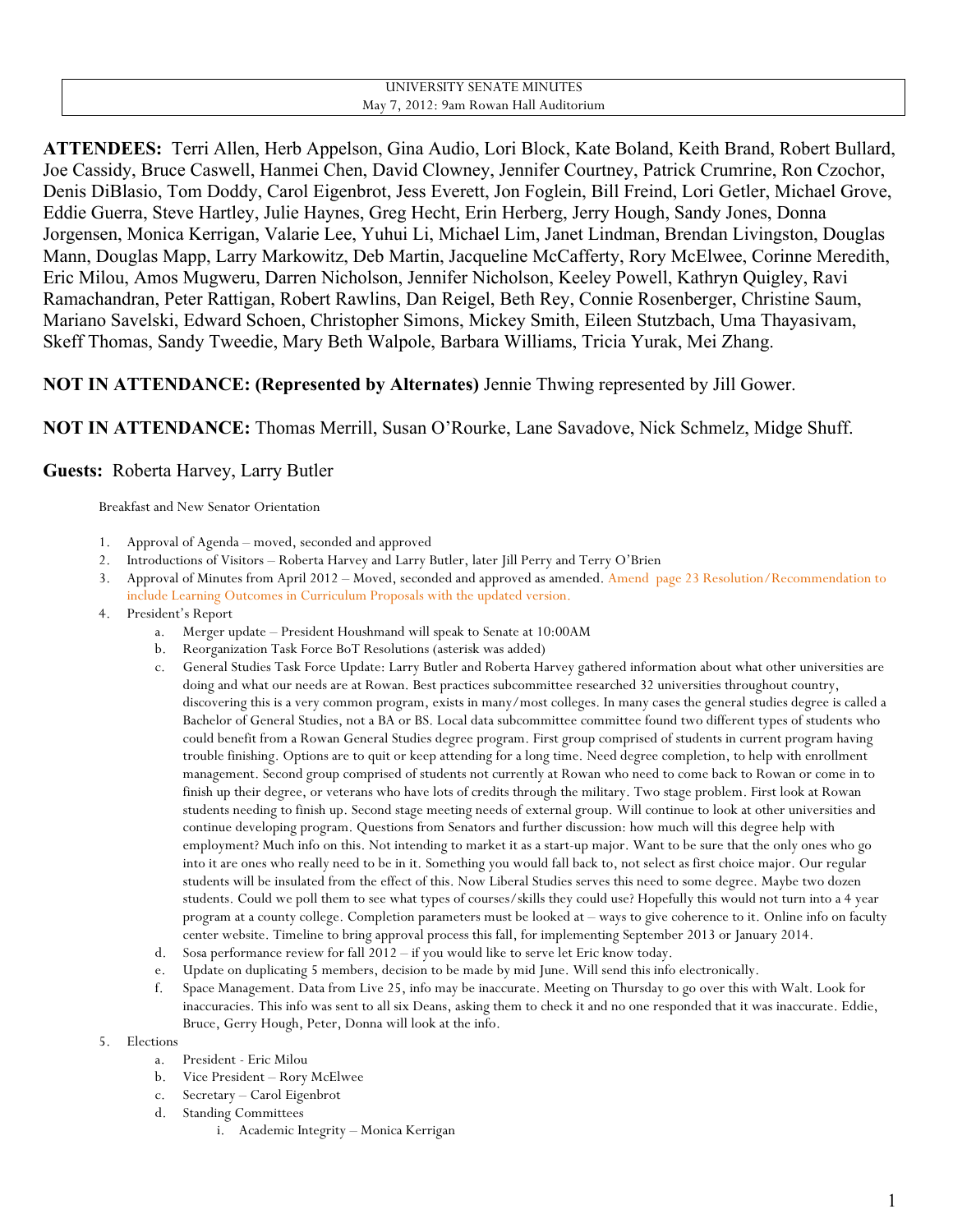- ii. Academic Policies & Procedures Bill Friend. Motion made to add representative from the graduate school, motion carries.
- iii. Campus Aesthetics & Environmental Concerns Skeff Thomas
- iv. Career Development Ted Schoen
- v. Committee on Committees Beth Rey
- vi. Curriculum Erin Herberg
- vii. Diversity- Sandy Jones
- viii. Intercollegiate Athletics Bob Bullard
- ix. Learning Outcomes Assessment Sandy Tweedie
- x. Professional Ethics & Welfare Eddie Guerra
- xi. Promotion Jess Everett
- xii. Recruitment/Admissions/Retention Eileen Stutzbach
- xiii. Research Uma Thayasivam
- xiv. Sabbatical Leave Julie Haines
- xv. Student Relations Trish Yurak
- xvi. Technological Resources Gerry Hough
- xvii. Tenure & Recontracting Donna Jorgensen
- xviii. University Budget & Planning Chris Simons, contingent on election to Senate by math department next week. \*NOTE: 2012-13 Committee Selection Meeting will be held on May 21 at 3pm – for committee chairs to draft their committees.
- e. Senator Executive Committee At-Large Members Barbara Williams, Peter Rattigan
- f. Senate Representatives to Board of Trustees Committees Facilities Skeff Thomas; Audit Gerry Hough; University Advancement/relations committee – Eddie Guerra.
- 6. OPEN PERIOD
	- a. President Houshmand Merger question seems to be going in two different directions. Governor has five lawyers and chief of staff directing one discussion – say it is full speed ahead, we hear on a weekly basis, July 1. Other secret meetings in Camden going toward a consortium, collaboration. Research classification is very open to us. We should go in that direction. Our core mission is undergraduate program and anything else should be self-sustaining. Political leaders say don't worry about it – don't know what that means. If something happens by July 1 it will be a triggering of a ten year process Houshmand believes. It would be a mistake to break the faculty and staff of Rutgers/Camden.
	- b. William Kocher, Medical School Basic Science Department Chairperson to answer what we are doing in the medical school Department of Biomedical Sciences. Different than most schools, has a combined multidisciplinary department with 12 different disciplines. Fits the multidisciplinary approach of the medical school. Previously at Jefferson. As of now there are 6 faculty in this division. Only 6 hours of didactic lectures shifting away from lectures to active learning groups with small group meeting 6 hours a week with the same group of students during first year and into the second year. Calendar for medical school will be different than ours. Start orientation course on August 13<sup>th</sup>.

#### 7. Committee Reports

- a. Academic Policy and Procedures
	- i. Attendance Policy (page 4) on the floor, already moved and seconded, all in favor –carried unanimously.
	- ii. Policy on Faculty Use of Plagiarism Detection Websites (pages 5-6) students will no longer have the option to opt in or opt out. Turn it in and Safe Assign under Blackboard. Faculty can also use Google Search. Motion carries.
- b. Curriculum Committee (pages 7-12)
	- i. Quasi curriculum proposal that all RCOB students must have laptops brought extended discussion from Senators and then motion to approve proposal was defeated: yes  $-19$ , no  $-34$ , abstentions  $-3$ .
	- ii. Quasi curriculum proposal to create Department of Nursing within the new College of Science and Mathematics, proposed by Terry O'Brien, motion to pass proposal, seconded and passed with abstentions.
	- iii. Quasi Curriculum Proposal to create a School of Biomedical Sciences and a Department of Biomedical Engineering and Sciences was moved, seconded and approved with abstentions.
	- iv. Nine Process C Changes to Existing Curriculum were voted on and approved. Process C New Degree Program proposal for PsyD in Clinical Psychology passed with one abstention. Process C New Degree Program Proposals for an MS in Pharmaceutical Sciences, an MS in Bioinformatics and a BS in Bioinformatics were proposed, seconded, and approved. A motion was made to pass the proposals for a B.S. in Biomedical Engineering and a B.S. in Translational Biomedical Sciences pending the receipt of a plan for resources and space, as expressed in the proposal, without negatively impacting current programs – motion made, seconded and passed with abstentions.
- c. LOAC Resolution/Recommendation to include Learning Outcomes in Curriculum Proposals (pages 13-14) passed
- **d.** General Education Tactical Team creation of a Senate Ad Hoc committee on the Rowan Core proposing a gentle transition from current to new curriculum. Committee to work on what courses would meet goals of Rowan Core courses. Some proposed members are listed on separate document, blue sheet. See pink packet also. Rory will make sure this committee gets started in the fall. Please email Rory if you want to be added to committee, or want department represented.
- 8. End of Year Committee Reports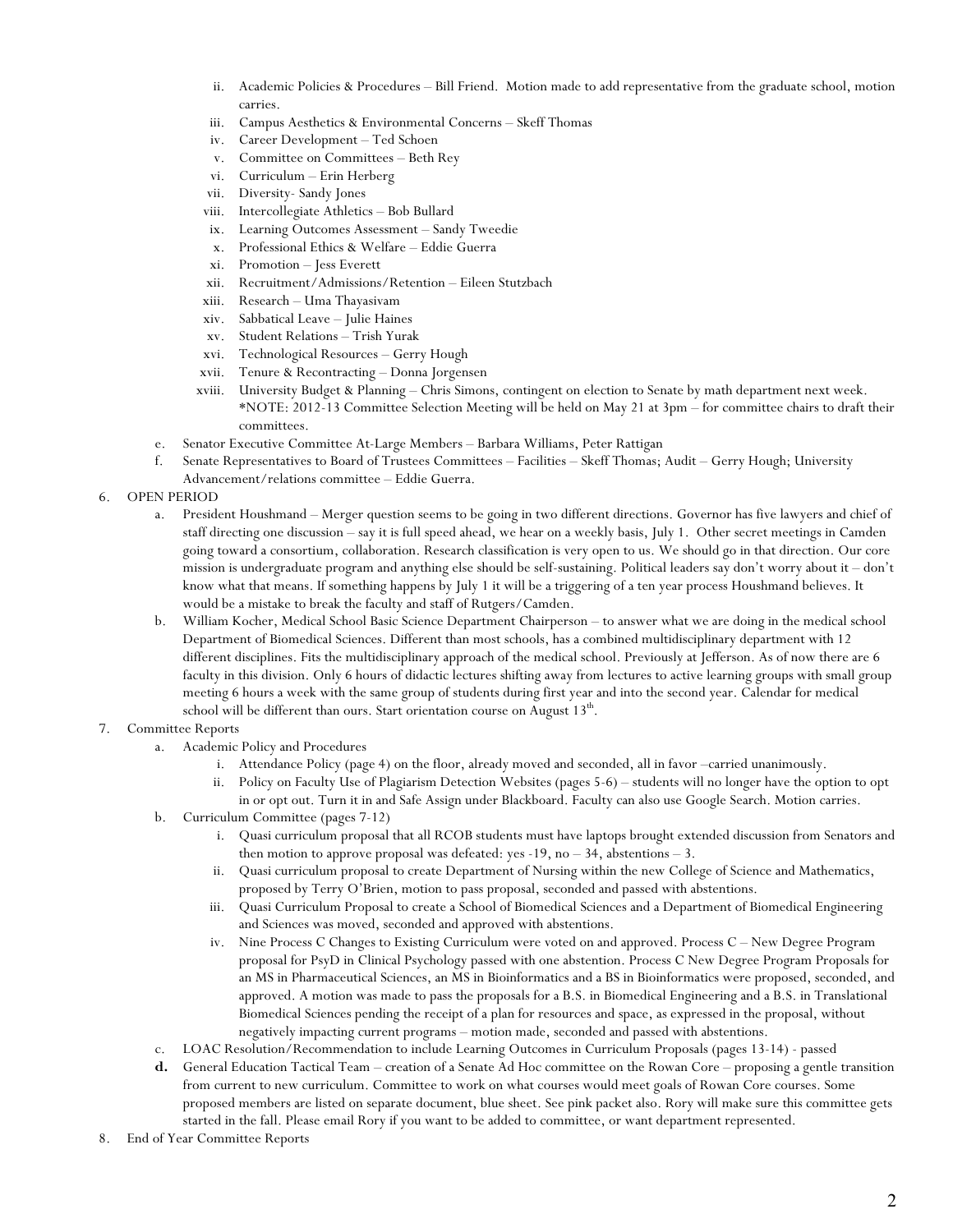- a. Standing Committees
- b. All University Committees
- c. Ad-Hoc Committee on Student Evaluations (pages 15-21) Jill Perry and Deb Martin, asking for support of newly proposed instrument of student evaluations. This was a joint task for of University and the AFT. This must all be approved by the AFT also. Asked that this task force continue next year but more interaction with Senate Policies and Procedures and T&R senate Committees. Timetable to move into a wider discussion and piloting. Question – who has access to the data at end of the process. Major concerns regarding transition from one evaluation process to another.
- 9. New Business
- 10. Adjournment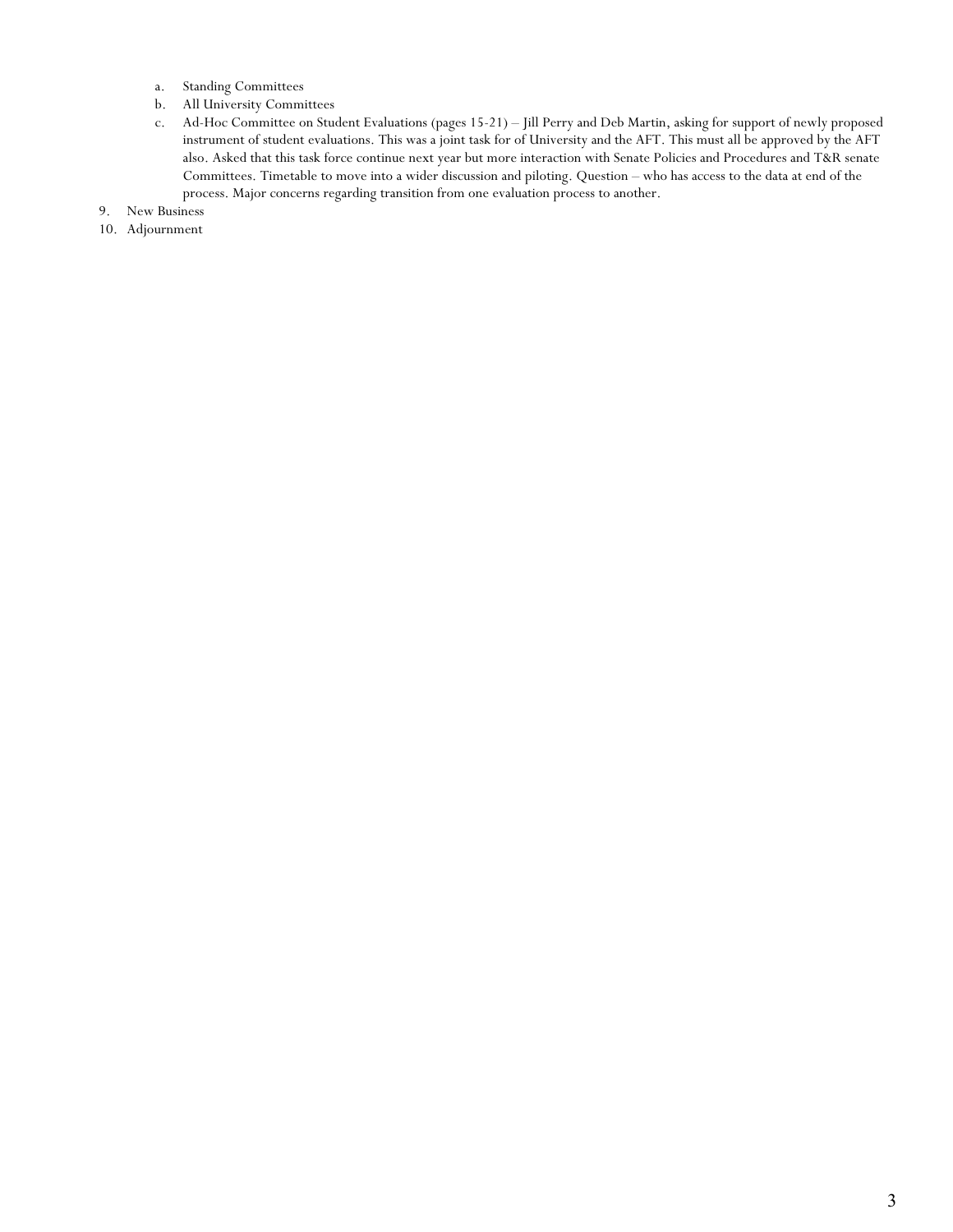## **Attendance Policy – Faculty & Students Responsibilities**

## **Proposed language is in bold.**

Because classroom experiences vary greatly among disciplines, deliveries and instructors, Rowan's community of learners is best realized when teachers and learners interact in ways deemed appropriate for any particular class. Thus, although what constitutes attendance can differ from course to course, the following applies to all courses:

Responsibilities of Students

- 1) Students are expected to be present at each meeting of each scheduled class for which they are officially registered. Students are responsible for knowing the instructor's attendance policy as stated in the syllabus.
- 2) Students absent for any of the following reasons:
	- **Religious observances,**
	- Official University activities,
	- Documented illness,
	- Death of a family member or loved one,
	- Inclement weather,

must inform their instructor with official or written documentation before the fact in cases of religious observances and in the case of official University activities, or as soon as possible thereafter in cases of illness, death of a family member or loved one, and inclement weather. Students should consult with their instructor regarding acceptable documentation.

- **3) Rowan respects the diversity of faiths and spiritual practices in the university community. Students who wish to observe religious holidays which occur when classes are scheduled must inform their instructors before the fact, and preferably within the first two weeks of each semester, even when the exact date of the holiday will not be known until later. Students who make such arrangements will not be required to attend classes or take examinations on the designated days, and faculty must provide reasonable opportunities for students to make up missed work and examinations.**
- 4) In the case of rare and compelling circumstances not listed in #2 above, students should make every effort to discuss reasonable accommodations with the instructor in advance if feasible or as soon as possible afterward.

## Responsibilities of Faculty

- 1) Faculty are expected to keep accurate attendance records.
- 2) Attendance requirements must be part of the syllabus provided to students prior to the end of the drop/add period.
- 3) In the case of #2 under Student Responsibilities, faculty must make reasonable accommodation to provide these students the opportunity to make up their written work, tests, or other assignments at the earliest possible convenient time. In cases where graded classroom activities cannot be repeated and the student has not exceeded the maximum number of allowable absences (as explained below under #6), the faculty member will either provide an alternative graded exercise to replace the missed activity or remove the activity from the calculation of the student's final grade.
- 4) Faculty are under no obligation to make special provisions for students that are absent for reasons other than those listed above. However, faculty are encouraged to consider accommodations for rare and compelling circumstances.
- 5) If a student develops a pattern of excessive and/or unexplained absences, the faculty should advise the student to request assistance from the Dean of Students.
- 6) Faculty (singularly or as part of a department or program) may establish additional reasonable attendance criteria that are consistent with the above. This may include setting a maximum number of absences for a course---whether excused or unexcused---after which a student should withdraw from the class with a WF. If the Dean of Students determines, in consultation with the faculty member, that excused absences were a significant factor, the withdrawal may be altered to a simple W.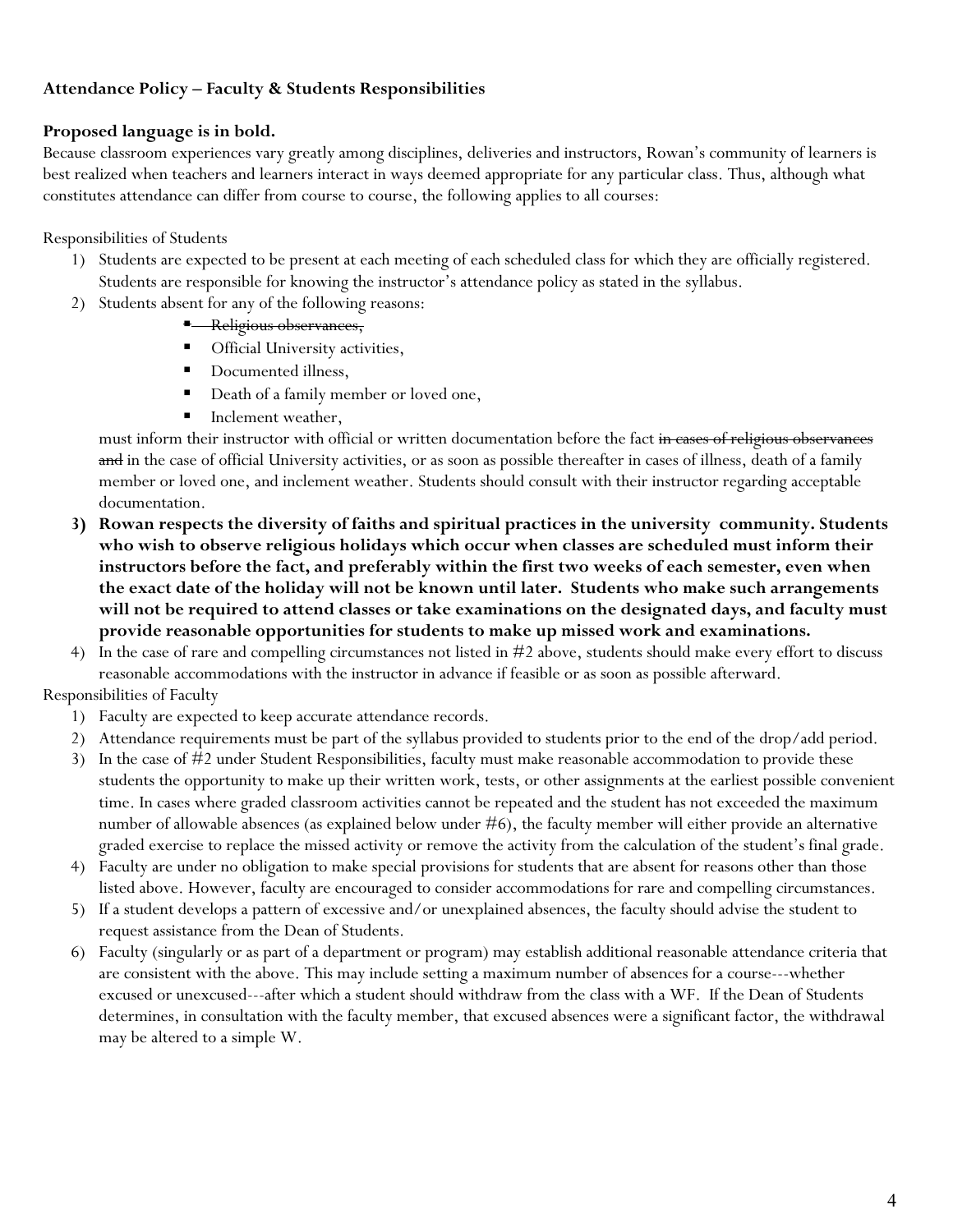## Turnitin.com *Policy on Faculty Use of Plagiarism Detection Websites*

**Rationale:** Currently, university policy stipulates that instructors using anti-plagiarism software in their classes must allow students to the "right to refuse either to submit [their] work to Turnitin or have the university do so." The policy also states that if students decline to submit or have their work submitted to Turnitin, it will not "impact [their] success in the course."

To this date, there has not been a successful legal challenge to the required use of Turnitin. Allowing students to refuse to submit their papers gives students who use plagiarized materials a way to avoid detection. Additionally, Turnitin and other similar software help not only to detect plagiarism, but also to prevent it. For instance, Florida International University claims that their implementation of Turnitin has reduced the submission of unoriginal work by 82%. http://online.fiu.edu/faculty/tools/turnitin

Consequently, the Academic Policies and Procedures committee recommends that the requirement that faculty allow students to refuse to submit to Turnitin be removed.

The proposed revisions to the policy are in bold italics.

**University Policy:** Rowan University has a license agreement with Turnitin, an online service that can be used to detect and prevent plagiarism in student assignments. *Because of serious and continuing problems with academic dishonesty, faculty at Rowan have the option of utilizing plagiarism detection websites.* Student papers are protected by the Family Educational Rights and Privacy Act (FERPA) as they are educational records that may contain personally identifiable information. The following policy should be in effect to be compliant with FERPA.

The use of Turnitin *plagiarism detection websites* by faculty is entirely voluntary. If a faculty member chooses to use Turnitin *one or more plagiarism detection websites*:

a. The faculty member must notify students on the official syllabus of the following:

- 1) the use and purpose of Turnitin *the plagiarism detection website(s).*
- 2) the rights of the student to not submit personally identifiable information to Turnitin *the plagiarism detection website(s)*. Students must be informed that this will have no impact on their success in the class.
- 3) the options that the faculty member and student have with respect to the students' right to privacy and the faculty member's right to evaluate student work for academic honesty.

c b. If a faculty member personally submits student work to Turnitin or other *a plagiarism detection website*, the faculty member must remove all personally identifying information from the work. This includes the student's name, social security number, and/ or Rowan ID number.

d c. If a faculty member receives information from Turnitin or other *a plagiarism detection website* that leads the faculty to judge that a student has plagiarized, the faculty member must follow the University policy for Academic Integrity.

### *d. Faculty may only use plagiarism detection websites that have been licensed or approved by the University.*

e. Faculty may not give out any information about student work to a faculty member from any other institution than Rowan University. All requests from faculty at other institutions should be forwarded to the Provost's Office.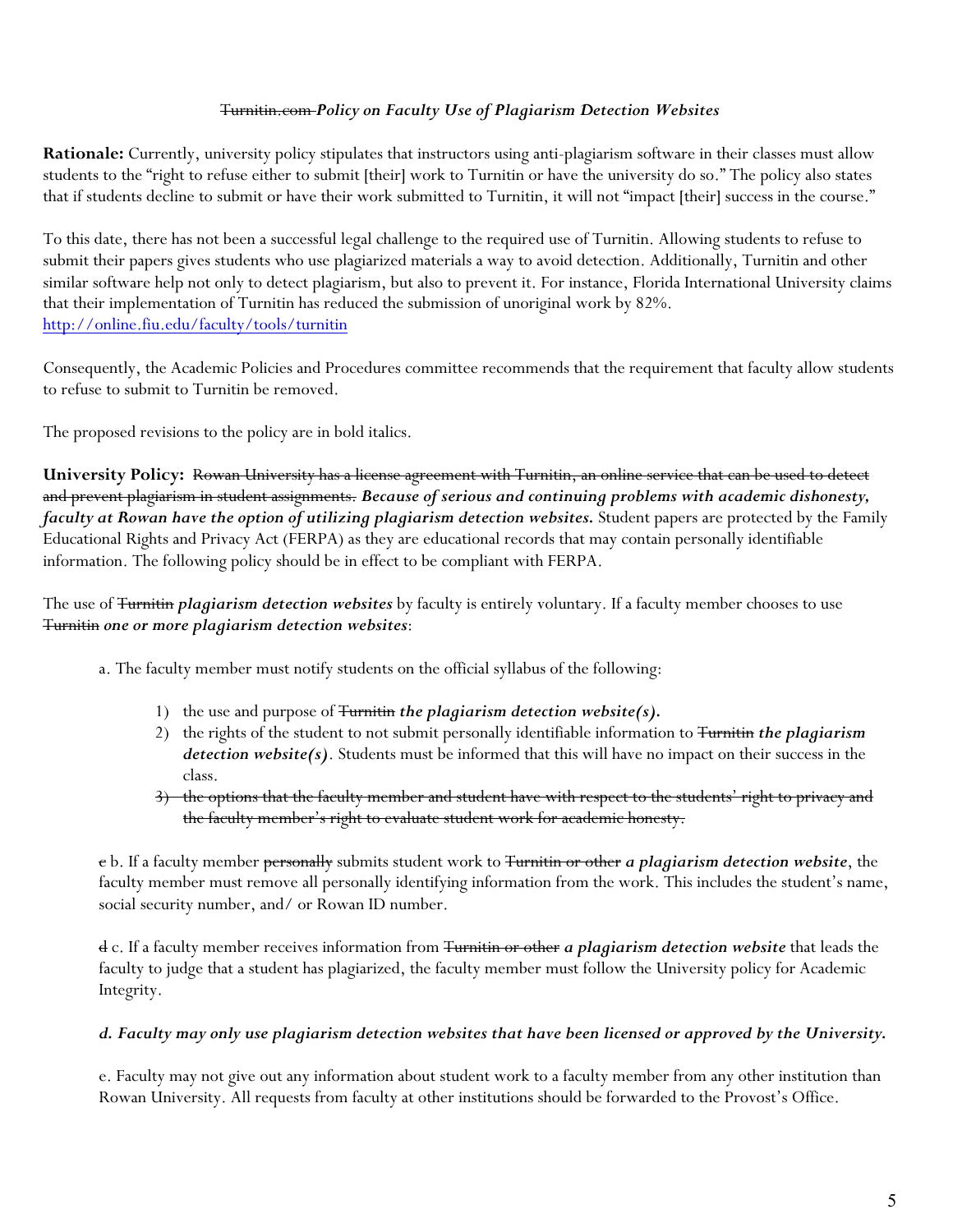An instructor using <del>Turnitin should offer students either an opt-in or opt-out option. See below for recommended syllabus</del> statements *one or more plagiarism detection websites should offer a statement that specifies how that software will be employed in the course.* Note: this *The statements included below* should be modified according the professor's *faculty member's* specific use of <del>Turnitin in a class</del> the anti-plagiarism service(s).

**Recommended statement for the syllabus with the opt out option:** Rowan University has a licensing agreement with Turnitin, an online service to help prevent student plagiarism. As part of this course I will be using Turnitin at my discretion to determine the originality of your work. If your work is submitted to Turnitin, it will be stored in the Turnitin database. You have the right to refuse either to submit your work to Turnitin or have the university do so; availing yourself of this right will not negatively impact your success in the course. If you do not wish to use Turnitin you must notify me by email within two weeks of today's date. If you object to the use of Turnitin I will use other procedures to assess originality.

**Recommended statement for the syllabus with the opt in option:** Rowan University has a licensing agreement with Turnitin, an online service to help prevent student plagiarism. As part of this course I will be using Turnitin at my discretion to determine the originality of your work. If your work is submitted to Turnitin, it will be stored in the Turnitin database. You have the right to refuse either to submit your work to Turnitin or have the university do so; availing yourself of this right will not negatively impact your success in the course. If you object to the use of Turnitin I will use other procedures to assess originality.

**Recommended statement for** the syllabus *instructors who may use plagiarism detection website(s) to check individual student papers*: As part of this course I will be using *[name(s) of website(s)]* at my discretion to determine the originality of your work. If your work is submitted to Turnitin *[name of website(s)]*, it will be stored in the Turnitin *that service's/those services'* database*(s)*. *Before I submit your work, I will remove all personally identifying information. This includes your name, social security number, and/ or Rowan ID number.*

**Recommended statement for** the syllabus *instructors who will require their students to submit their work to a plagiarism detection website:* As part of this course *you will be required to submit your work to [name of website]* to determine the originality of that work. If your work is submitted to Turnitin *[name of website]***,** it will be stored in the Turnitin *that service's* database. *You have the right to remove all personally identifying information, including your name, social security number, and/ or Rowan ID number. If you do so,* this will have no impact on their success in the class. *However, if you do not submit your work, I reserve the right to give you a lowered or failing grade for the assignment.*

Revision 1: 4/4/2012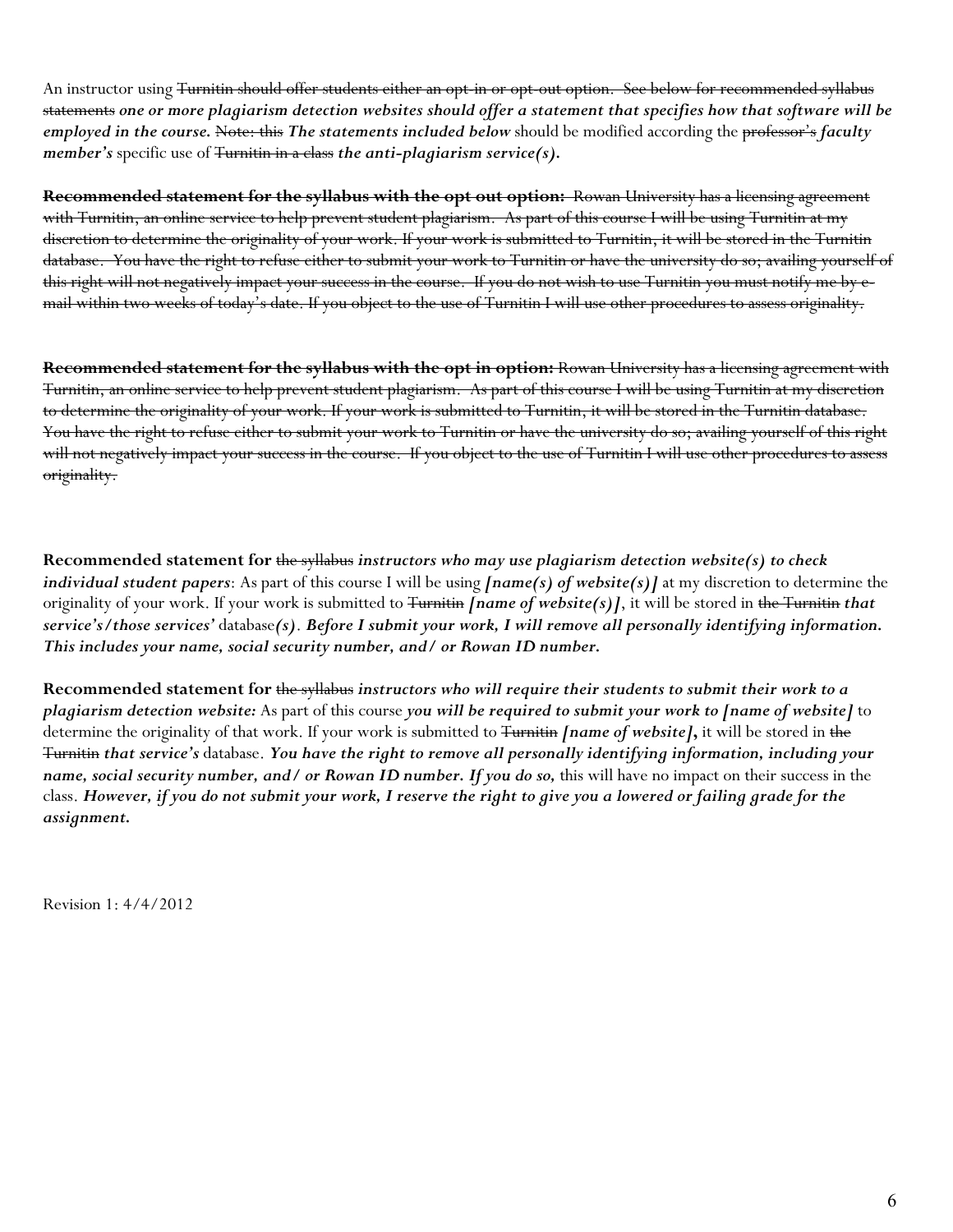#### **Curriculum Committee Report**

| Proposal        | College           | Description                                                                                                                                                                                                                                                                                                                                       | Known Issues                                                                                                                                                                                                                                                                                                                                                                                                                                                                                                                                                                                                                                                                                                                                                                                                                                                                                                                                                                                                                                                                                                                |
|-----------------|-------------------|---------------------------------------------------------------------------------------------------------------------------------------------------------------------------------------------------------------------------------------------------------------------------------------------------------------------------------------------------|-----------------------------------------------------------------------------------------------------------------------------------------------------------------------------------------------------------------------------------------------------------------------------------------------------------------------------------------------------------------------------------------------------------------------------------------------------------------------------------------------------------------------------------------------------------------------------------------------------------------------------------------------------------------------------------------------------------------------------------------------------------------------------------------------------------------------------------------------------------------------------------------------------------------------------------------------------------------------------------------------------------------------------------------------------------------------------------------------------------------------------|
| $11 - 12 - 115$ | <b>Business</b>   | Requirement for students entering<br>programs housed in the Rohrer College of<br>Business starting Fall 2013 for incoming<br>Freshmen, Fall 2013 for Graduate<br>Students, and Fall 2014 for incoming<br>Transfer Students, a technology<br>requirement for a laptop or tablet meeting<br>a specific minimum level of capacity and<br>capability. | Comments from Senate Curriculum Committee:<br>Is this actually a curriculum proposal? Concern that<br>$\circ$<br>enforcement becomes a classroom issue-- which makes it a<br>curricular issue for each and every class in which laptop use<br>would be required.<br>Is there a mechanism for providing financial assistance to the<br>$\circ$<br>students for whom this is a financial burden?<br>Ability for NSS to manage/provide the additional network<br>$\circ$<br>traffic, repairs, site licenses, etc which will potentially be<br>required.<br>If this is a curriculum proposal, transfer students need a 2-<br>$\circ$<br>year lag from the implementation of the policy for freshmen,<br>not 2-years from passage of the proposal. If it's not a<br>curriculum proposal, why put transfer students at a<br>disadvantage in the classroom by not telling them they must<br>be as capable as the native students in the same class? A<br>single extra year before implementation for transfers seems<br>to address neither possibility<br>There is a lack of student input in the proposal. No students<br>$\circ$ |
| $11 - 12 - 905$ | Interdisciplinary | Creation of the Department of Nursing                                                                                                                                                                                                                                                                                                             | were consulted. SGA should be involved in this proposal.<br>Not reviewed by Senate Curriculum Committee                                                                                                                                                                                                                                                                                                                                                                                                                                                                                                                                                                                                                                                                                                                                                                                                                                                                                                                                                                                                                     |
|                 |                   | within the New College of Science and<br>Mathematics                                                                                                                                                                                                                                                                                              |                                                                                                                                                                                                                                                                                                                                                                                                                                                                                                                                                                                                                                                                                                                                                                                                                                                                                                                                                                                                                                                                                                                             |
| $11 - 12 - 906$ | Interdisciplinary | Creation of a School of Biomedical<br>Sciences and a Department of Biomedical<br><b>Engineering and Sciences</b>                                                                                                                                                                                                                                  | Not reviewed by Senate Curriculum Committee.                                                                                                                                                                                                                                                                                                                                                                                                                                                                                                                                                                                                                                                                                                                                                                                                                                                                                                                                                                                                                                                                                |

## **I. Quasi Curriculum Proposals – Forwarded to Senate Exec by the Senate Curriculum Committee**

## **Approved Curriculum Proposals**

Notes: <sup>1</sup>- Approved pending changes <sup>2</sup>  $^{\circ}$  - Scheduled for Senate Hearing May 1 **II. Process C Proposals**

|                              | <b>Process C: Changes to Existing Curriculum</b> |                             |                                                                      |         |                         |  |  |  |  |
|------------------------------|--------------------------------------------------|-----------------------------|----------------------------------------------------------------------|---------|-------------------------|--|--|--|--|
| SCC#                         | College                                          | Department                  | Proposal title                                                       | U/<br>G | Change requested        |  |  |  |  |
|                              | Education                                        |                             |                                                                      |         |                         |  |  |  |  |
| $11 - 12 - 312$ <sup>1</sup> |                                                  | Health/Exercise             | <b>Athletic Training Major</b>                                       | U       | Major changes of degree |  |  |  |  |
|                              | <b>FPA</b>                                       |                             |                                                                      |         |                         |  |  |  |  |
| $11 - 12 - 518$ <sup>1</sup> |                                                  | Music                       | <b>Conducting Courses Credit Increase</b>                            | U       | Major changes of degree |  |  |  |  |
|                              | <b>FPA</b>                                       |                             |                                                                      |         |                         |  |  |  |  |
| $11 - 12 - 519^2$            |                                                  | Music                       | <b>Course Description Revisions</b>                                  | U       | Major changes of degree |  |  |  |  |
| $11 - 12 - 719$ <sup>1</sup> | LAS                                              | Geography/<br>Environmental | Removal of Cartography & GIS Program Sequence A                      | U       | Removing Program        |  |  |  |  |
| $11 - 12 - 720$ <sup>1</sup> | LAS                                              | Geography/<br>Environmental | Renumbering of Courses within the Dept of Geography &<br>Environment | U       | Major changes of degree |  |  |  |  |
| $11 - 12 - 724^2$            | LAS                                              | Geography/<br>Environmental | Addition of Intro to Planning & Environmental Design as<br>prereq    | U       | Major changes of degree |  |  |  |  |
| $11 - 12 - 814$              | LAS                                              |                             |                                                                      |         |                         |  |  |  |  |
|                              |                                                  | Computer Sci                | Liberal Studies: Computer Science Program Sequence B                 | U       | Major changes of degree |  |  |  |  |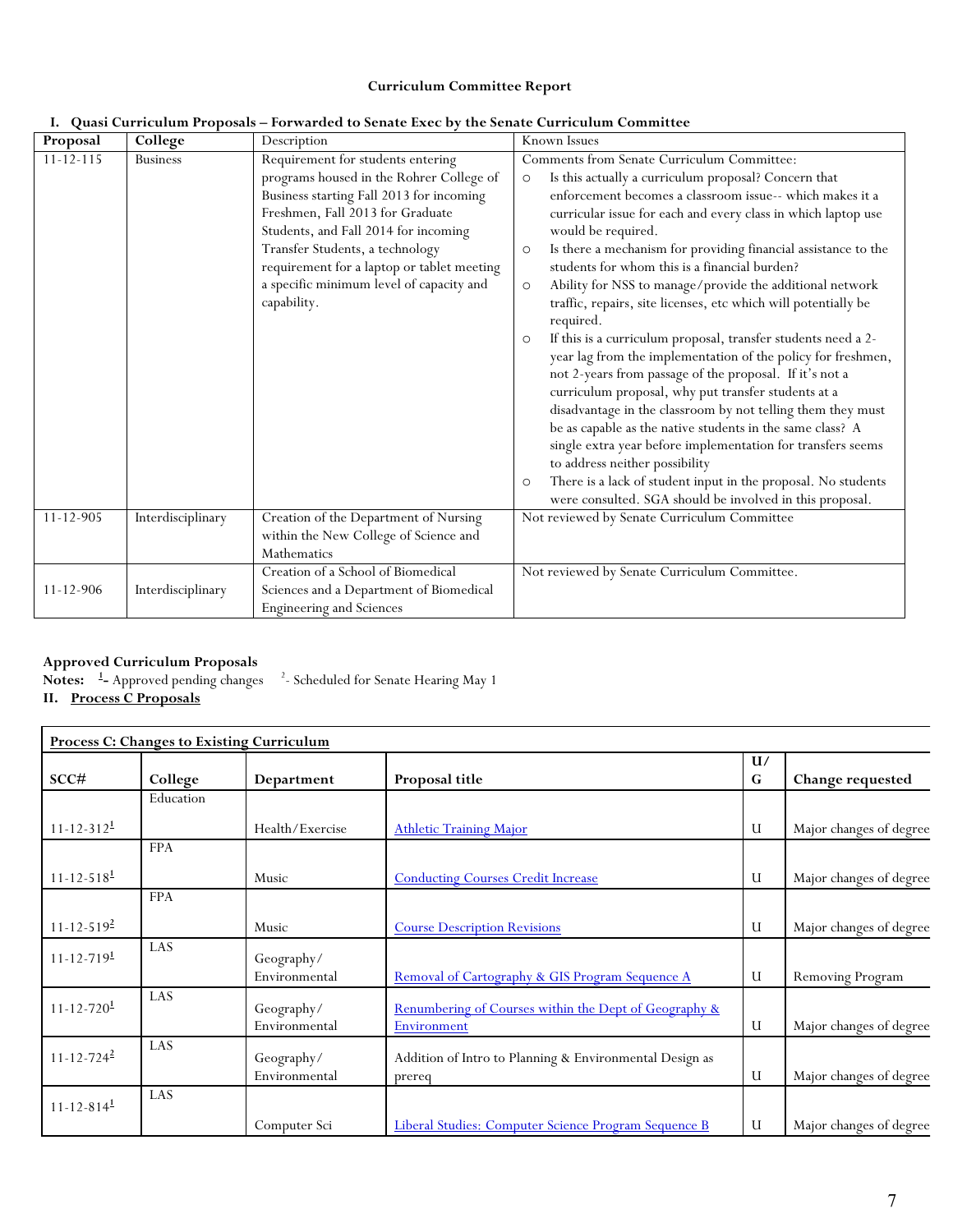| <b>Process C New Concentrations/Cogs</b> |            |                 |                                                           |              |                   |  |  |
|------------------------------------------|------------|-----------------|-----------------------------------------------------------|--------------|-------------------|--|--|
|                                          |            |                 |                                                           | $\mathbf{u}$ |                   |  |  |
| SCC#                                     | College    | Department      | Proposal title                                            | G            | Change requested  |  |  |
|                                          | <b>FPA</b> |                 |                                                           |              |                   |  |  |
| $11 - 12 - 510^{\underline{1}}$          |            | Music           | <b>COGS</b> in Music                                      | G            | New Cogs          |  |  |
|                                          | LAS        | Philosophy/Reli |                                                           |              |                   |  |  |
| $11 - 12 - 613$                          |            | gion            | Concentration in Bioethics and the Philosophy of Medicine | U            | New Concentration |  |  |

| <b>Process C-New Degree Programs</b> |               |               |                                          |         |                    |  |  |
|--------------------------------------|---------------|---------------|------------------------------------------|---------|--------------------|--|--|
| SCC#                                 | College       | Department    | Proposal title                           | U/<br>G | Change requested   |  |  |
| $11 - 12 - 713^{\underline{1}}$      | LAS           | Psychology    | <b>PsyD</b> in Clinical Psychology       | G       | New Degree Program |  |  |
| $11 - 12 - 824$                      | LAS           | Chemistry     | <b>MS Pharmaceutical Sciences</b>        | G       | New Degree Program |  |  |
| $11 - 12 - 842^2$                    | LAS           | Biology       | MS Program in Bioinformatics             | G       | New Degree Program |  |  |
| $11 - 12 - 843^2$                    | LAS           | Biology       | <b>BS</b> Program in Bioinformatics      | U       | New Degree Program |  |  |
| $11 - 12 - 901^2$                    | -----         |               | <b>Biomedical Engineering</b>            | U       | New Degree Program |  |  |
| $11 - 12 - 902^2$                    | $- - - - - -$ | $- - - - - -$ | <b>Translational Biomedical Sciences</b> | U       | New Degree Program |  |  |
| <b>III. Process B Proposals</b>      |               |               |                                          |         |                    |  |  |

| <b>Process B</b>                |            |                              |                                                |       |                        |
|---------------------------------|------------|------------------------------|------------------------------------------------|-------|------------------------|
| SCC#                            | College    | Department                   | Proposal title                                 | $U/G$ | Change requested       |
| $11 - 12 - 513^{\underline{1}}$ | <b>FPA</b> | Theatre                      | Dance in Film                                  |       | New Gen Ed             |
| $11 - 12 - 721$                 | LAS        | Geography/Environ<br>Studies | <b>Investigations of Physical</b><br>Geography |       | Minor Changes to Gen E |
|                                 |            |                              |                                                |       |                        |

# **IV. Process A Proposals**

| Process A Proposals |                 |                      |                                                                            |    |                        |  |  |
|---------------------|-----------------|----------------------|----------------------------------------------------------------------------|----|------------------------|--|--|
| SCC#                |                 | Department           | Proposal title                                                             | U/ | Change requested       |  |  |
|                     | College         |                      |                                                                            | G  |                        |  |  |
| $11 - 12 - 111$     | <b>Business</b> | Marketing/BIS        | <b>Enterprise Resource Planning Systems Laboratory</b>                     | U  | New Non Gen-Ed         |  |  |
| $11 - 12 - 112$     | <b>Business</b> | Marketing/BIS        | <b>Integrated Business Processes &amp; Enterprise Resource</b><br>Planning | U  | New Non Gen-Ed         |  |  |
| $11 - 12 - 113$     | <b>Business</b> | Marketing/BIS        | Principles of Management Information Systems                               | U  | New Non GenEd          |  |  |
| $11 - 12 - 114$     | <b>Business</b> | Marketing/BIS        | <b>Clarifying prerequisites for MIS</b>                                    | U  | Minor Curricular Chang |  |  |
| $11 - 12 - 117$     | <b>Business</b> | Accounting / Finance | <b>Accounting Information Systems</b>                                      | U  | Minor Curricular Chang |  |  |
| $11 - 12 - 118$     | <b>Business</b> | Accounting / Finance | <b>U/G Course Requirements in Accounting</b>                               | U  | Minor Curricular Chang |  |  |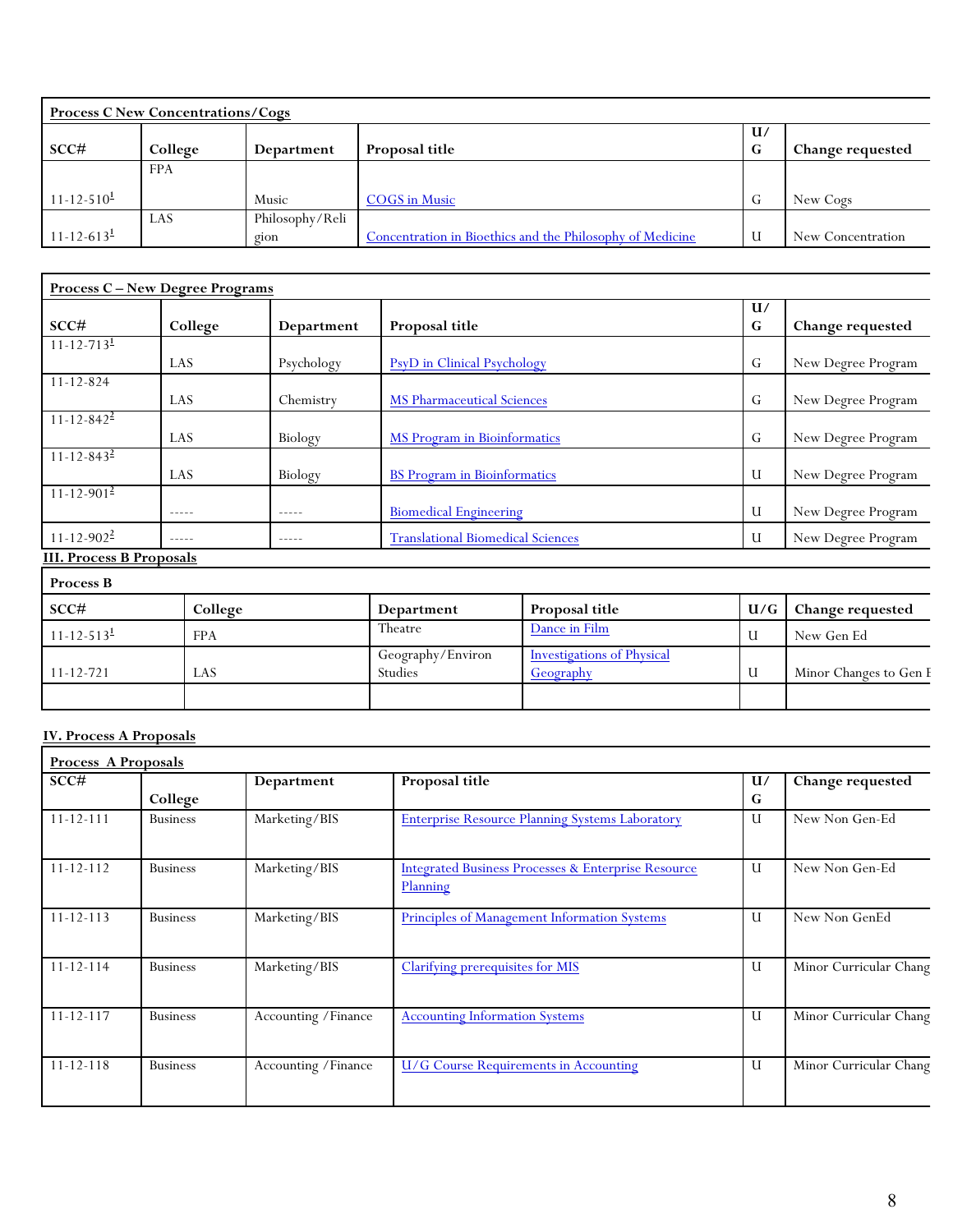| SCC#<br>Proposal title<br>Department<br>U/<br>College<br>G<br>Education<br>$11 - 12 - 300$<br><b>ESAHE</b><br>SAHEColloquium in School Psychology<br>$\mathbf{U}$<br>$11 - 12 - 322^{\underline{1}}$<br>Health/Exercise<br>Education<br>Technology & Assessment in H&ES<br>U<br>Safety, First Aid & Basic Understanding of Athletic Injuries<br>$11 - 12 - 323^{\underline{1}}$<br>Health/Exercise<br>U<br>Education<br>Civil<br><b>Advanced Steel Design</b><br>$\overline{G}$<br>$11 - 12 - 415$<br>Engineering<br>Civil<br><b>Advanced Steel Design for Seniors</b><br>$11 - 12 - 416$<br>Engineering<br>U<br>Electrical/Comp<br>$11 - 12 - 418$<br><b>Electronics I</b><br>U<br>Engineering<br>Electrical/Comp<br>$11 - 12 - 419$<br>Clinic Consultant III<br>Engineering<br>U<br>Electrical/Comp<br>Clinic Consultant IV<br>$11 - 12 - 420$<br>Engineering<br>U<br>Electrical/Comp<br><b>Computer Architecture</b><br>$11 - 12 - 421$<br>U<br>Engineering<br>Electrical/Comp<br>Digital II and Digital Signal Processing<br>$11 - 12 - 422$<br>$\mathbf{U}$<br>Engineering<br><b>Electrical Communication Systems</b><br>Electrical/Comp<br>$11 - 12 - 423$<br>U<br>Engineering<br>Electrical/Comp<br>Engineering<br>Digital II and Digital Signal Processing Controls<br>U<br>$11 - 12 - 424$<br>Electrical/Comp<br>$11 - 12 - 426$<br>Minor in Electrical and Computer<br>Engineering<br>U<br>Electrical/Comp<br><b>Smart Grid</b><br>$11 - 12 - 427$<br>Engineering<br>U<br>Electrical/Comp<br>$11 - 12 - 428$<br>Engineering<br><b>Smart Sensors</b><br>U<br>Electrical/Comp<br><b>Advanced Smart Grid</b><br>$11 - 12 - 429$<br>Engineering<br>G<br>Electrical/Comp<br><b>Advanced Smart Sensors</b><br>$11 - 12 - 430$<br>Engineering<br>$\mathsf G$ |                           |
|-----------------------------------------------------------------------------------------------------------------------------------------------------------------------------------------------------------------------------------------------------------------------------------------------------------------------------------------------------------------------------------------------------------------------------------------------------------------------------------------------------------------------------------------------------------------------------------------------------------------------------------------------------------------------------------------------------------------------------------------------------------------------------------------------------------------------------------------------------------------------------------------------------------------------------------------------------------------------------------------------------------------------------------------------------------------------------------------------------------------------------------------------------------------------------------------------------------------------------------------------------------------------------------------------------------------------------------------------------------------------------------------------------------------------------------------------------------------------------------------------------------------------------------------------------------------------------------------------------------------------------------------------------------------------------------------------------------------------------------------------------------------|---------------------------|
|                                                                                                                                                                                                                                                                                                                                                                                                                                                                                                                                                                                                                                                                                                                                                                                                                                                                                                                                                                                                                                                                                                                                                                                                                                                                                                                                                                                                                                                                                                                                                                                                                                                                                                                                                                 | Change requested          |
|                                                                                                                                                                                                                                                                                                                                                                                                                                                                                                                                                                                                                                                                                                                                                                                                                                                                                                                                                                                                                                                                                                                                                                                                                                                                                                                                                                                                                                                                                                                                                                                                                                                                                                                                                                 | Minor Curricular Chang    |
|                                                                                                                                                                                                                                                                                                                                                                                                                                                                                                                                                                                                                                                                                                                                                                                                                                                                                                                                                                                                                                                                                                                                                                                                                                                                                                                                                                                                                                                                                                                                                                                                                                                                                                                                                                 | Minor Curricular Chang    |
|                                                                                                                                                                                                                                                                                                                                                                                                                                                                                                                                                                                                                                                                                                                                                                                                                                                                                                                                                                                                                                                                                                                                                                                                                                                                                                                                                                                                                                                                                                                                                                                                                                                                                                                                                                 | Minor Curricular Chang    |
|                                                                                                                                                                                                                                                                                                                                                                                                                                                                                                                                                                                                                                                                                                                                                                                                                                                                                                                                                                                                                                                                                                                                                                                                                                                                                                                                                                                                                                                                                                                                                                                                                                                                                                                                                                 | New Non Gen Ed            |
|                                                                                                                                                                                                                                                                                                                                                                                                                                                                                                                                                                                                                                                                                                                                                                                                                                                                                                                                                                                                                                                                                                                                                                                                                                                                                                                                                                                                                                                                                                                                                                                                                                                                                                                                                                 |                           |
|                                                                                                                                                                                                                                                                                                                                                                                                                                                                                                                                                                                                                                                                                                                                                                                                                                                                                                                                                                                                                                                                                                                                                                                                                                                                                                                                                                                                                                                                                                                                                                                                                                                                                                                                                                 | New Non Gen Ed            |
|                                                                                                                                                                                                                                                                                                                                                                                                                                                                                                                                                                                                                                                                                                                                                                                                                                                                                                                                                                                                                                                                                                                                                                                                                                                                                                                                                                                                                                                                                                                                                                                                                                                                                                                                                                 | Minor Curricular Chang    |
|                                                                                                                                                                                                                                                                                                                                                                                                                                                                                                                                                                                                                                                                                                                                                                                                                                                                                                                                                                                                                                                                                                                                                                                                                                                                                                                                                                                                                                                                                                                                                                                                                                                                                                                                                                 | Minor Curricular Chang    |
|                                                                                                                                                                                                                                                                                                                                                                                                                                                                                                                                                                                                                                                                                                                                                                                                                                                                                                                                                                                                                                                                                                                                                                                                                                                                                                                                                                                                                                                                                                                                                                                                                                                                                                                                                                 | Minor Curricular Chang    |
|                                                                                                                                                                                                                                                                                                                                                                                                                                                                                                                                                                                                                                                                                                                                                                                                                                                                                                                                                                                                                                                                                                                                                                                                                                                                                                                                                                                                                                                                                                                                                                                                                                                                                                                                                                 | Minor Curricular Chang    |
|                                                                                                                                                                                                                                                                                                                                                                                                                                                                                                                                                                                                                                                                                                                                                                                                                                                                                                                                                                                                                                                                                                                                                                                                                                                                                                                                                                                                                                                                                                                                                                                                                                                                                                                                                                 | Minor Curricular Chang    |
|                                                                                                                                                                                                                                                                                                                                                                                                                                                                                                                                                                                                                                                                                                                                                                                                                                                                                                                                                                                                                                                                                                                                                                                                                                                                                                                                                                                                                                                                                                                                                                                                                                                                                                                                                                 | Minor Curriculum Chan     |
|                                                                                                                                                                                                                                                                                                                                                                                                                                                                                                                                                                                                                                                                                                                                                                                                                                                                                                                                                                                                                                                                                                                                                                                                                                                                                                                                                                                                                                                                                                                                                                                                                                                                                                                                                                 | Minor Curricular Chang    |
|                                                                                                                                                                                                                                                                                                                                                                                                                                                                                                                                                                                                                                                                                                                                                                                                                                                                                                                                                                                                                                                                                                                                                                                                                                                                                                                                                                                                                                                                                                                                                                                                                                                                                                                                                                 | Minor Curricular Chang    |
|                                                                                                                                                                                                                                                                                                                                                                                                                                                                                                                                                                                                                                                                                                                                                                                                                                                                                                                                                                                                                                                                                                                                                                                                                                                                                                                                                                                                                                                                                                                                                                                                                                                                                                                                                                 | ${\hbox{New Non Gen Ed}}$ |
|                                                                                                                                                                                                                                                                                                                                                                                                                                                                                                                                                                                                                                                                                                                                                                                                                                                                                                                                                                                                                                                                                                                                                                                                                                                                                                                                                                                                                                                                                                                                                                                                                                                                                                                                                                 | New Non Gen Ed            |
|                                                                                                                                                                                                                                                                                                                                                                                                                                                                                                                                                                                                                                                                                                                                                                                                                                                                                                                                                                                                                                                                                                                                                                                                                                                                                                                                                                                                                                                                                                                                                                                                                                                                                                                                                                 | New Non Gen Ed            |
|                                                                                                                                                                                                                                                                                                                                                                                                                                                                                                                                                                                                                                                                                                                                                                                                                                                                                                                                                                                                                                                                                                                                                                                                                                                                                                                                                                                                                                                                                                                                                                                                                                                                                                                                                                 | New Non Gen Ed            |
| $11 - 12 - 432$<br>Mechanical<br>Principles of Mechanical Engineering for ECE Majors<br>Engineering<br>$\mathbf{U}$                                                                                                                                                                                                                                                                                                                                                                                                                                                                                                                                                                                                                                                                                                                                                                                                                                                                                                                                                                                                                                                                                                                                                                                                                                                                                                                                                                                                                                                                                                                                                                                                                                             | New Non Gen Ed            |
| Electrical/Comp<br>$11 - 12 - 441$<br>Engineering<br><b>Introduction to Systems Engineering</b><br>U                                                                                                                                                                                                                                                                                                                                                                                                                                                                                                                                                                                                                                                                                                                                                                                                                                                                                                                                                                                                                                                                                                                                                                                                                                                                                                                                                                                                                                                                                                                                                                                                                                                            | New Non Gen Ed            |
| $11 - 12 - 442$<br>Engineering<br>Electrical/Comp<br>$\mathsf G$<br><b>Fundamentals of Systems Engineering</b>                                                                                                                                                                                                                                                                                                                                                                                                                                                                                                                                                                                                                                                                                                                                                                                                                                                                                                                                                                                                                                                                                                                                                                                                                                                                                                                                                                                                                                                                                                                                                                                                                                                  | New Non Gen Ed            |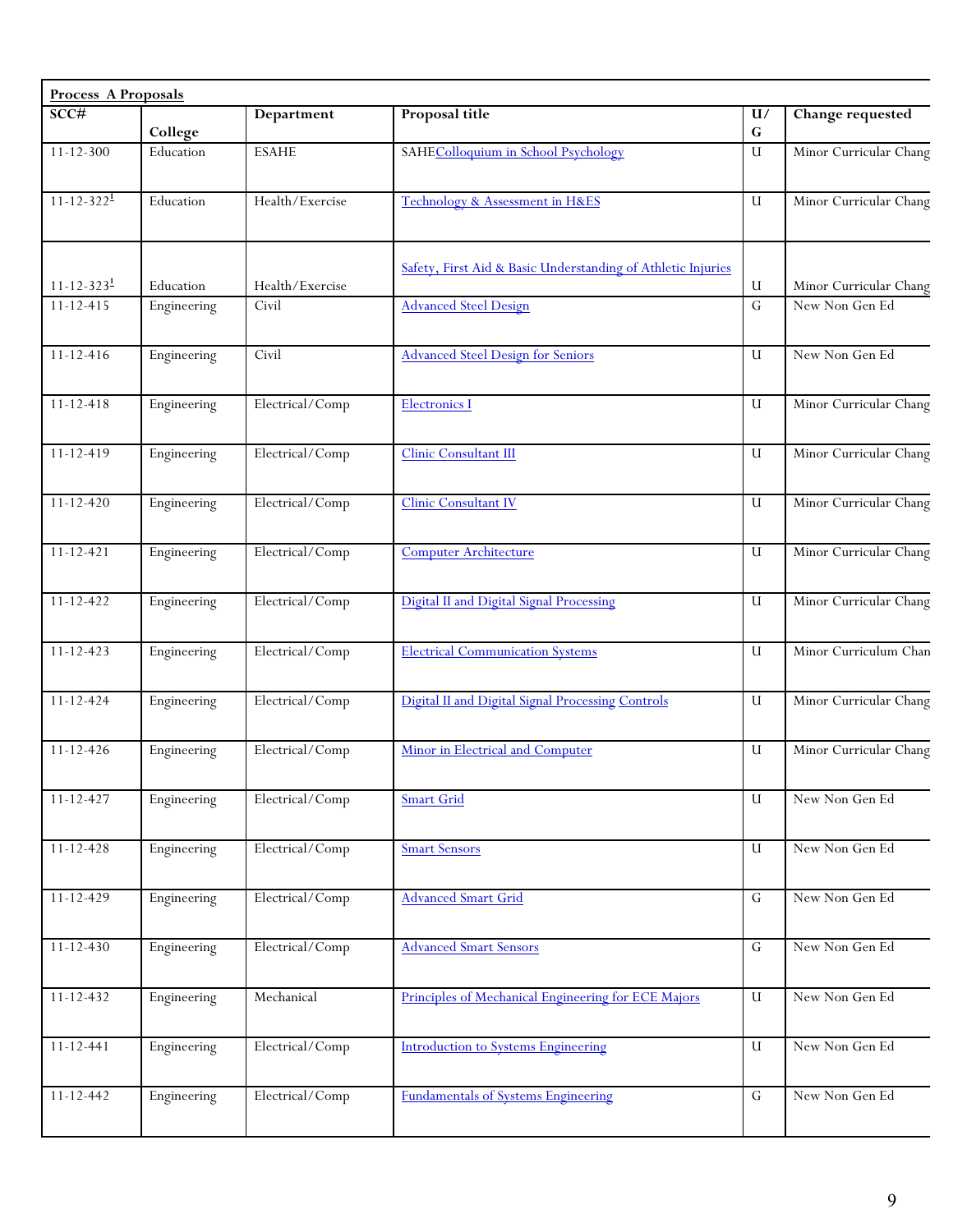| <b>Process A Proposals</b>   |            |                                 |                                                  |                 |                        |
|------------------------------|------------|---------------------------------|--------------------------------------------------|-----------------|------------------------|
| SCC#                         | College    | Department                      | Proposal title                                   | U/<br>${\bf G}$ | Change requested       |
| $11 - 12 - 508$              | <b>FPA</b> | Theatre/Dance                   | Voice for the Stage                              | $\mathbf U$     | Minor Curricular Chang |
| $11 - 12 - 511$              | <b>FPA</b> | Theatre/Dance                   | <b>Speech &amp; Dialects</b>                     | $\mathbf U$     | Minor Curricular Chang |
| $11 - 12 - 512$ <sup>1</sup> | <b>FPA</b> | Music                           | Jazz Guitar Ensemble                             | U               | New Non Gen Ed         |
| $11 - 12 - 521$              | <b>FPA</b> | Art                             | <b>Introduction to Graphic Design I</b>          | U               | Minor Curricular Chang |
| $11 - 12 - 522$              | <b>FPA</b> | Art                             | Intermediate Graphic Design II: Typography       | $\mathbf u$     | Minor Curricular Chang |
| $11 - 12 - 523$              | <b>FPA</b> | Art                             | Intermediate Graphic Design III: Visual Identity | U               | Minor Curricular Chang |
| $11 - 12 - 524$              | <b>FPA</b> | Art                             | Intermediate Graphic Design IV: Packaging        | $\mathbf U$     | Minor Curricular Chang |
| $11 - 12 - 525$              | <b>FPA</b> | Art                             | Advanced Graphic Design VI: Visual Communication | $\mathbf u$     | Minor Curricular Chang |
| $11 - 12 - 526$              | <b>FPA</b> | Art                             | <b>Advanced Graphic Design VIII: Portfolio</b>   | $\mathbf U$     | Minor Curricular Chang |
| $11 - 12 - 527$              | <b>FPA</b> | Art                             | Advanced Graphic Design V: Publication Design    | $\mathbf u$     | Minor Curricular Chang |
| $11 - 12 - 528$              | <b>FPA</b> | Art                             | <b>Advanced Graphic Design VII: Internship</b>   | U               | Minor Curricular Chang |
| $11 - 12 - 529$              | <b>FPA</b> | Art                             | Introduction to Metals/Jewelry                   | U               | Minor Curricular Chang |
| $11 - 12 - 530$              | <b>FPA</b> | Art                             | Intermediate Metals/Jewelry                      | U               | Minor Curricular Chang |
| $11 - 12 - 531$              | <b>FPA</b> | Art                             | <b>Advanced Metals/Jewelry</b>                   | $\mathbf U$     | Minor Curricular Chang |
| $11 - 12 - 535$              | <b>FPA</b> | Art                             | Time-Based Media: Video                          | U               | Minor Curricular Chang |
| $11 - 12 - 538$              | <b>FPA</b> | Art                             | Time-Based Media: Animation                      | $\mathbf U$     | Minor Curricular Chang |
| 11-12-539                    | <b>FPA</b> | Art                             | <b>Web Design: Motion Graphics</b>               | $\mathbf U$     | Minor Curricular Chang |
| $11 - 12 - 601$              | LAS        | Phil/Religion                   | <b>Special Topics in Religion Studies</b>        | U               | Minor Curricular Chang |
| $11 - 12 - 706$              | LAS        | Geography/Enviro<br>Studies     | <b>Web-base GIS Mapping</b>                      | U               | New Non Gen Ed         |
| $11 - 12 - 714$              | LAS        | Political Science<br>/Economics | <b>Economics Majors</b>                          | U               | Minor Curricular Chang |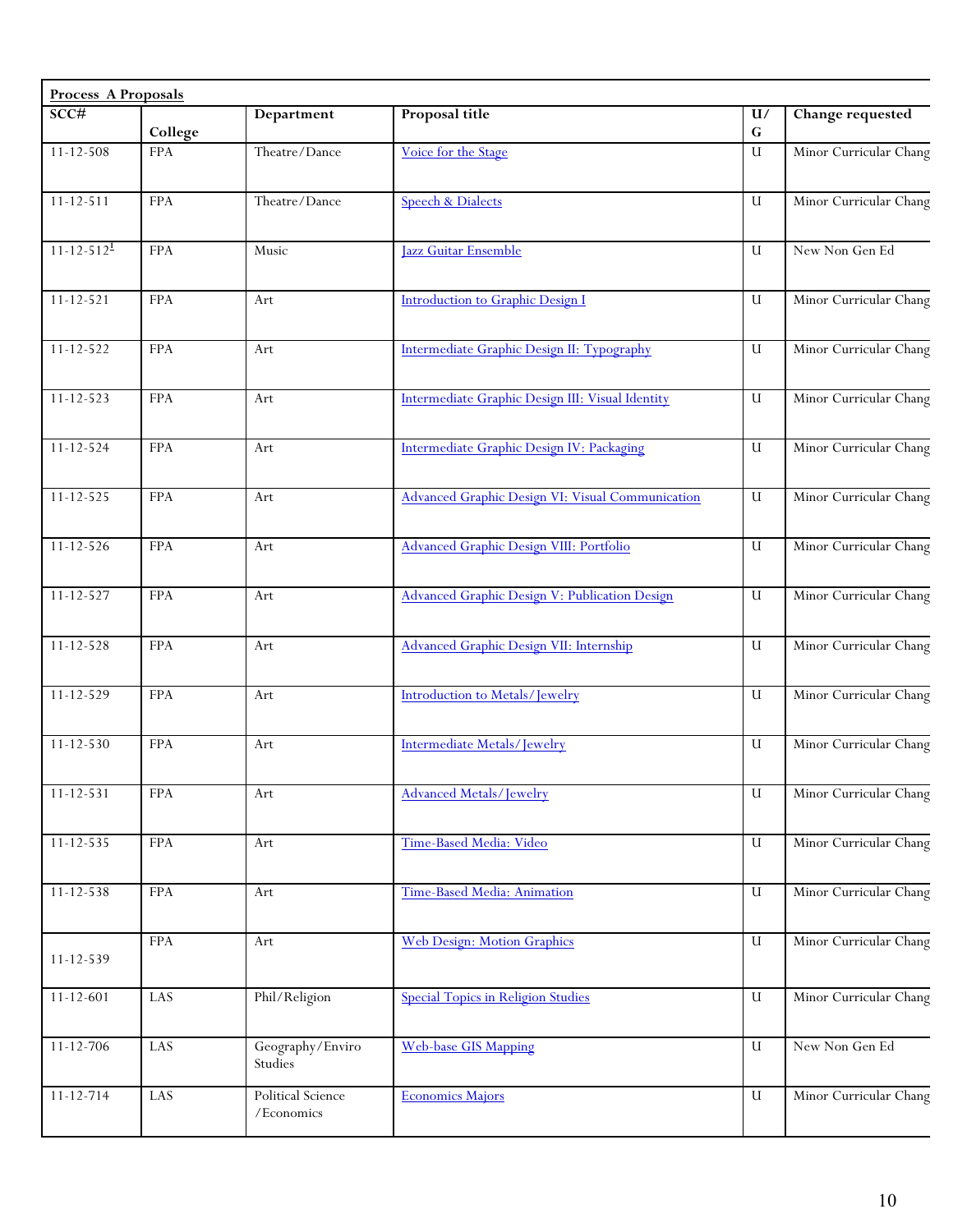| SCC#<br>$11 - 12 - 715$<br>11-12-716<br>11-12-717<br>$11 - 12 - 718$<br>11-12-722 | College<br>LAS | Department<br>Political Science | Proposal title                                       | U/           | Change requested       |
|-----------------------------------------------------------------------------------|----------------|---------------------------------|------------------------------------------------------|--------------|------------------------|
|                                                                                   |                |                                 |                                                      | $\mathbf G$  |                        |
|                                                                                   |                | /Economics                      | <b>Intermediate Microeconomics</b>                   | $\mathbf U$  | Minor Curricular Chang |
|                                                                                   | LAS            | Political Science<br>/Economics | Econometrics                                         | U            | New Non Gen Ed         |
|                                                                                   | LAS            | Political Science<br>/Economics | Seminar in Economics-WI                              | $\mathbf{U}$ | Minor Curricular Chang |
|                                                                                   | LAS            | PoliticalScience<br>/Economics  | Seminar in Economics-WI                              | U            | Minor Curricular Chang |
|                                                                                   | LAS            | Geography / Environ<br>Studies  | <b>BA</b> in Geography                               | $\mathbf{U}$ | Minor Curricular Chang |
| $11 - 12 - 723$                                                                   | LAS            | Geography / Environ<br>Studies  | <b>Geography Senior Seminar</b>                      | $\mathbf{U}$ | Minor Curricular Chang |
| $1\overline{1\cdot 12\cdot 816^1}$                                                | LAS            | Computer Science                | <b>Computer Science Major</b>                        | $\mathbf U$  | Minor Curricular Chang |
| $11 - 12 - 818$                                                                   | LAS            | Computer Science                | Principles of Information Security                   | $\mathbf{U}$ | New Non Gen Ed         |
| $11 - 12 - 819$                                                                   | LAS            | Computer Science                | <b>Computer Science Specializations</b>              | U            | Minor Curricular Chang |
| $11 - 12 - 820$                                                                   | LAS            | Computer Science                | Database Systems: Theory and Programming             | $\mathbf u$  | Minor Curricular Chang |
| $11 - 12 - 821$ <sup>1</sup>                                                      | LAS            | Biology                         | <b>Nursing Research</b>                              | U            | Minor Curricular Chang |
| $11 - 12 - 822$ <sup>1</sup>                                                      | LAS            | Biology                         | <b>Advanced Pathophysiology</b>                      | $\mathbf U$  | Minor Curricular Chang |
| $11 - 12 - 823$ <sup>1</sup>                                                      | LAS            | Biology                         | <b>Clinical Pharmacology</b>                         | U            | Minor Curricular Chang |
| $11 - 12 - 825$ <sup>1</sup>                                                      | LAS            | Chemistry                       | Organometallic Chemistry                             | $\mathbf u$  | New Non Gen Ed         |
| $11 - 12 - 826$ <sup>1</sup>                                                      | LAS            | Chemistry                       | <b>Pharmaceutical Chemistry</b>                      | $\mathbf u$  | New Non Gen Ed         |
| $11 - 12 - 827$                                                                   | LAS            | Chemistry                       | <b>Survey of Molecular Modeling Methods</b>          | U            | New Non Gen Ed         |
| $11 - 12 - 828$ <sup>1</sup>                                                      | LAS            | Chemistry                       | <b>Advanced Organic Synthesis</b>                    | $\mathbf U$  | New Non Gen Ed         |
| $11 - 12 - 829$ <sup>1</sup>                                                      | LAS            | Chemistry                       | <b>Advanced Organometallic Chemistry</b>             | U            | New Non Gen Ed         |
| $11 - 12 - 830$ <sup>1</sup>                                                      | LAS            | Chemistry                       | <b>Advanced Pharmaceutical Chemistry</b>             | $\mathbf U$  | New Non Gen Ed         |
| $11 - 12 - 831$ <sup>1</sup>                                                      | LAS            | Chemistry                       | <b>Advances Survey of Molecular Modeling Methods</b> | $\mathbf U$  | New Non Gen Ed         |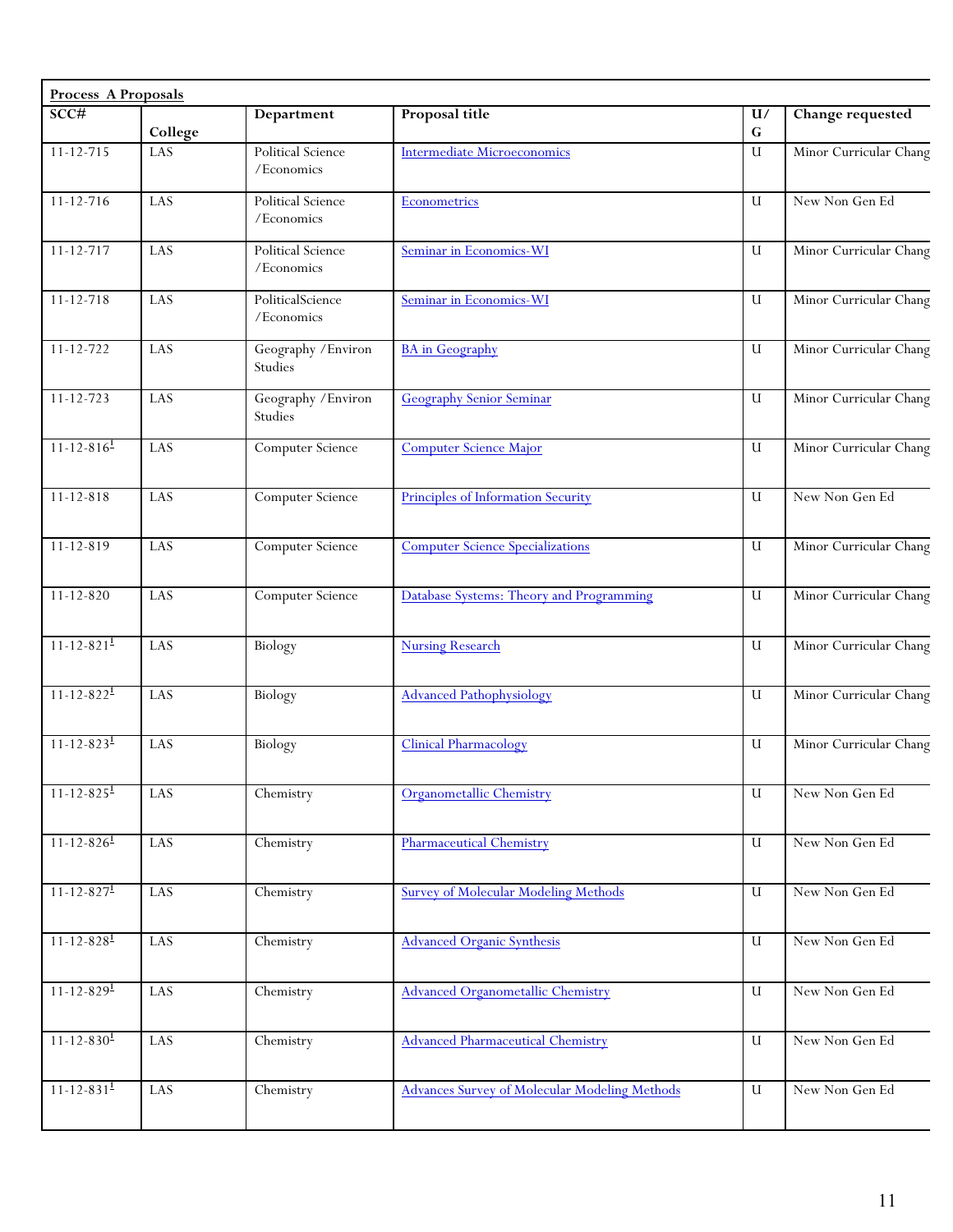| <b>Process A Proposals</b>      |           |            |                                                  |                 |                        |
|---------------------------------|-----------|------------|--------------------------------------------------|-----------------|------------------------|
| SCC#                            | College   | Department | Proposal title                                   | U/<br>${\bf G}$ | Change requested       |
| $11 - 12 - 832$ <sup>1</sup>    | LAS       | Chemistry  | <b>General Aspects of Pharmacology</b>           | $\mathbf{U}$    | New Non Gen Ed         |
| $11 - 12 - 833^{\underline{1}}$ | LAS       | Chemistry  | MS Thesis Research I                             | $\mathbf u$     | New Non Gen Ed         |
| $11 - 12 - 834$                 | LAS       | Chemistry  | <b>MS Thesis Research II</b>                     | U               | New Non Gen Ed         |
| $11 - 12 - 835$ <sup>1</sup>    | LAS       | Chemistry  | <b>MS</b> Thesis Research III                    | $\mathbf u$     | New Non Gen Ed         |
| $11 - 12 - 836$ <sup>1</sup>    | LAS       | Chemistry  | <b>MS Thesis Research IV</b>                     | $\mathbf{u}$    | New Non Gen Ed         |
| $11 - 12 - 837$ <sup>1</sup>    | LAS       | Chemistry  | <b>Advanced Bioanalytical Chemistry</b>          | $\mathbf{U}$    | New Non Gen Ed         |
| $11 - 12 - 838$ <sup>1</sup>    | LAS       | Chemistry  | <b>Advanced Biophysical Chemistry</b>            | $\mathbf u$     | New Non Gen Ed         |
| $11 - 12 - 839$ <sup>1</sup>    | LAS       | Chemistry  | <b>Advanced Inorganic Chemistry Lecture</b>      | $\mathbf{U}$    | New Non Gen Ed         |
| $11 - 12 - 840$ <sup>1</sup>    | LAS       | Chemistry  | <b>Advanced Inorganic Chemistry Laboratory</b>   | U               | New Non Gen Ed         |
| $11 - 12 - 841$ <sup>1</sup>    | LAS       | Chemistry  | <b>BS Chemistry Major</b>                        | $\mathbf{U}$    | Minor Curricular Chang |
| $11 - 12 - 844$ <sup>1</sup>    | LAS       | Biology    | <b>MS</b> Thesis Research 1                      | $\mathsf G$     | New Non Gen Ed         |
| $11 - 12 - 845$ <sup>1</sup>    | LAS       | Biology    | MS Thesis Research 2                             | G               | New Non Gen Ed         |
| $11 - 12 - 846$ <sup>1</sup>    | LAS       | Biology    | <b>MS</b> Thesis Research 3                      | $\mathsf G$     | New Non Gen Ed         |
| $11 - 12 - 847$                 | LAS       | Biology    | Bioinformatics - Biological Applications         | $\mathbf u$     | New Non Gen Ed         |
| $11 - 12 - 848$ <sup>1</sup>    | $\rm LAS$ | Biology    | Bioinformatics - Biological Applications         | ${\bf G}$       | New Non Gen Ed         |
| $11 - 12 - 849$ <sup>1</sup>    | LAS       | Biology    | <b>Introduction to Bioinformatics</b>            | $\mathbf U$     | New Non Gen Ed         |
| $11 - 12 - 850$ <sup>1</sup>    | LAS       | Chemistry  | <b>Bioinformatics - Biochemical Applications</b> | $\overline{G}$  | New Non Gen Ed         |
| $11 - 12 - 851$ <sup>1</sup>    | LAS       | Chemistry  | <b>Bioinformatics Seminar</b>                    | ${\bf G}$       | New Non Gen Ed         |
| $11 - 12 - 852$ <sup>1</sup>    | LAS       | Chemistry  | Organic Chemistry 2 for Biomedical Sciences      | $\mathbf U$     | New Non Gen Ed         |
|                                 |           |            |                                                  |                 |                        |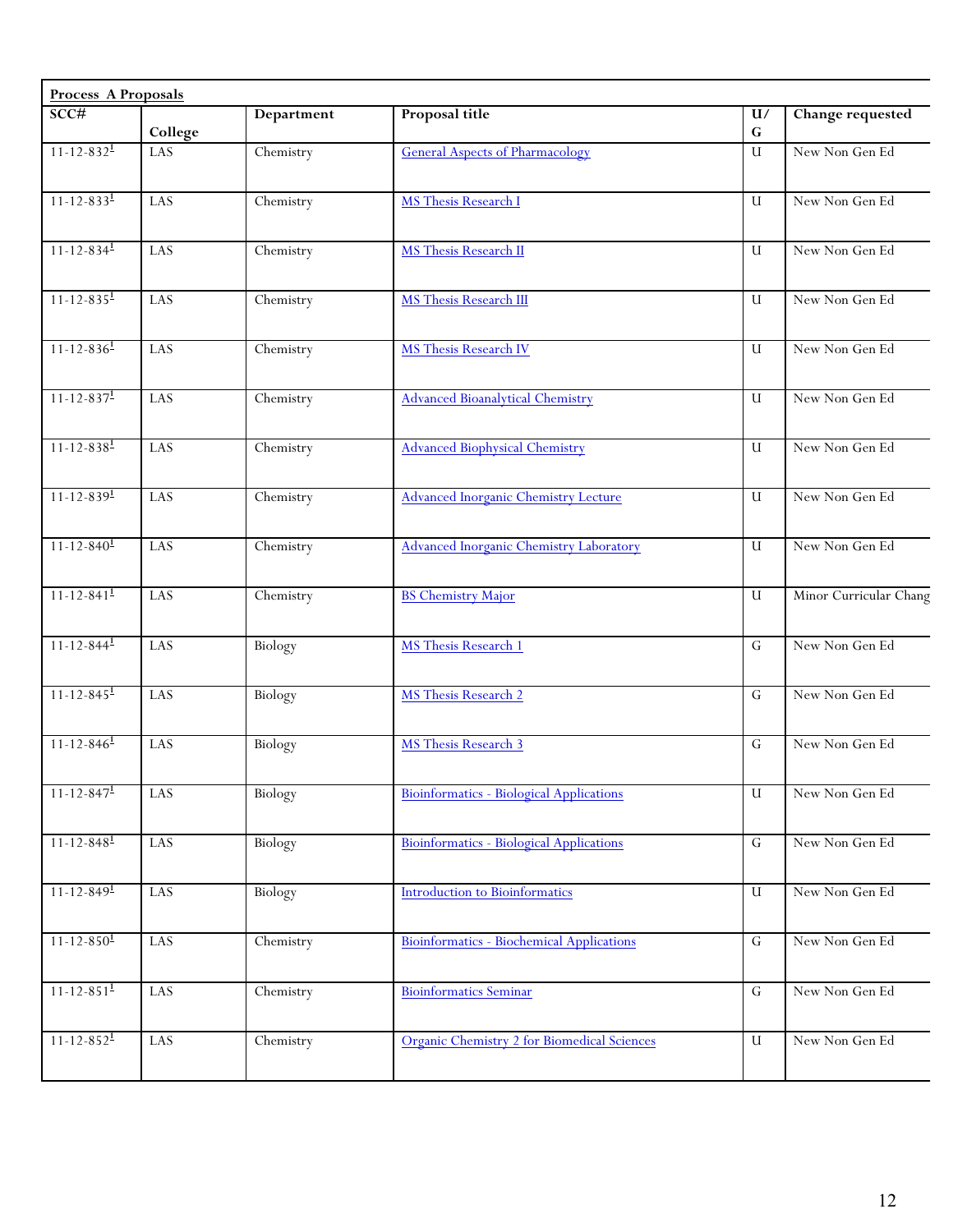## **Resolution to include Learning Outcomes in New Curriculum Proposals**

WHEREAS, Rowan University is committed to integrating assessment within a continuous feedback loop that begins with curriculum design;

WHEREAS, Rowan University is required to complete a Periodic Review Report for the Middle States Commission on Higher Education in 2014;

WHEREAS, the Periodic Review Report must explicitly respond to the following recommendation made by the site evaluation team during our 2009 accreditation review with respect to Standard 14, Assessment of Student Learning:

*The University should establish goals related to the assessment of student learning outcomes, incorporate those goals into its strategic plan, and communicate both the goals and the assessment findings across the institution.*

WHEREAS, 57 of 58 academic programs at Rowan have currently completed Outcomes Assessment Frameworks and submitted them to Institutional Effectiveness, Research and Planning (IERP), which is step 1 of the teaching-learningassessment cycle;

WHEREAS, these Outcomes Assessment Frameworks include Program Goals, Student Learning Goals, and Student Learning Outcomes;

AND WHEREAS, Middle States' *Characteristics of Excellence in Higher Education* also maintains that, as part of step 2 of the teaching-learning-assessment cycle, "[e]ducational programs and curricula should demonstrate . . . clear linkages between the design of specific courses, programs, and learning activities and the articulated goals of the specific programs of which they are part and to the overarching mission of the institution" (41-42);

BE IT RESOLVED THAT beginning in Fall 2012, the curriculum proposal format will be changed to include categories that address the alignment of the proposal with the goals and outcomes identified in the Outcomes Assessment Frameworks.

\*\*\*

CLARIFICATION 1: Although Outcomes Assessment Frameworks and their constituent parts—such as Program Goals, Student Learning Goals, and Student Learning Outcomes—are subject to change, already-approved curriculum proposals will not be required to be revised.

CLARIFICATION 2: Changes in Outcomes Assessment Frameworks do not require curricular approval.

DISCUSSION: The goal of this resolution is to fulfill Middle States' expectations for the Periodic Review Report by making explicit the already implied alignment between curriculum and assessment processes. Nearly every academic unit has created what the IERP is calling Phase I Outcomes Assessment Frameworks, with Phase II due soon. By asking that curriculum proposals use the assessment information and terminology already established by a department or program, this alignment will not require additional work on the part of the curriculum proposers. This resolution only asks that proposals draw upon the work done in those planning documents so that new curriculum clearly aligns with existing student learning goals.

More specifically, curriculum proposal guidelines will need to be amended to reflect the requirement of this additional information:

### Process A: New Course Proposals

Section IV: Essence of the Course.